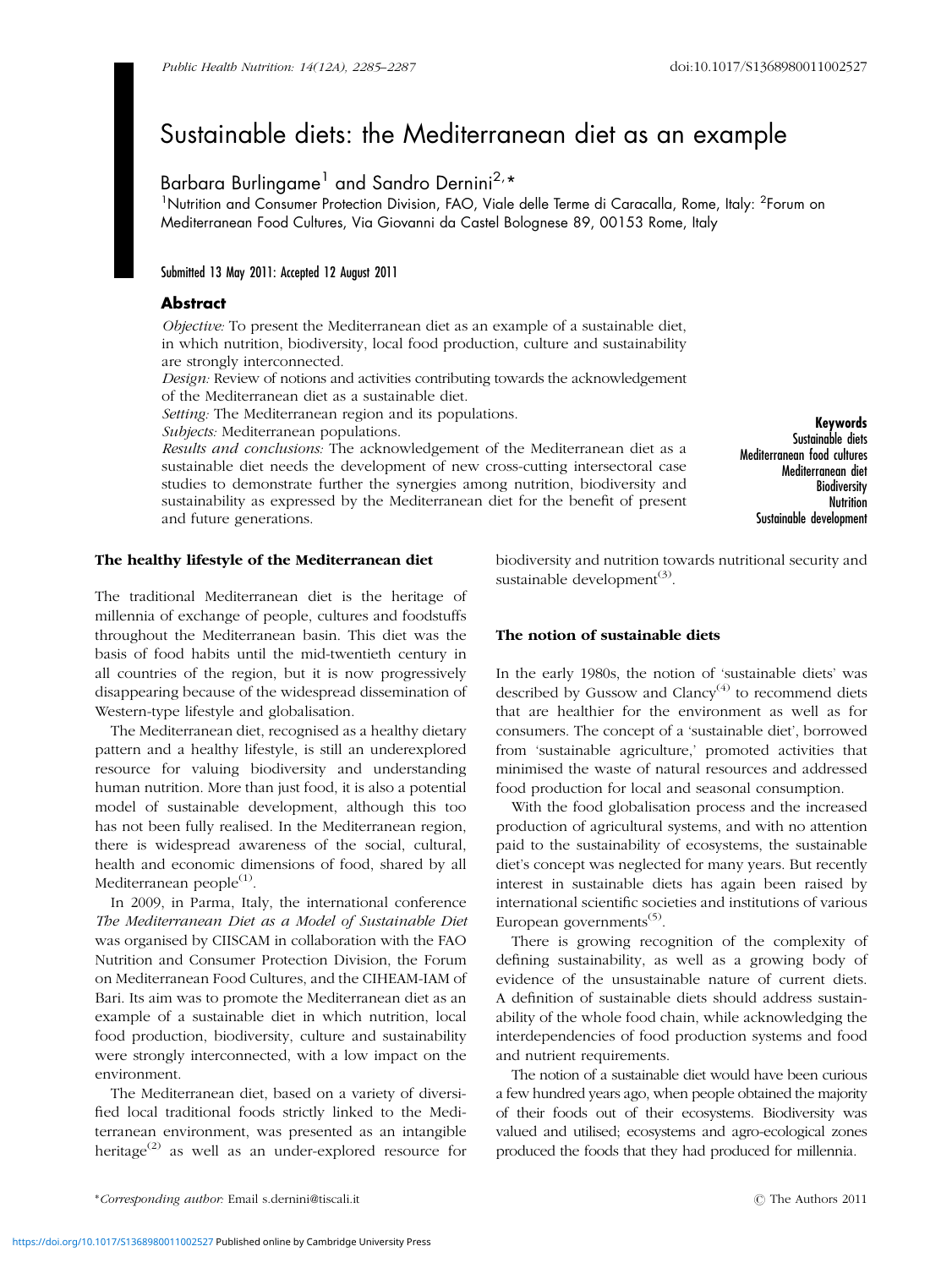Traditional knowledge and practices ensured the conservation and sustainable use of food biodiversity within healthy ecosystems. But agriculture, diet and nutrition have changed so dramatically in recent decades that now the concept of a sustainable diet seems novel.

The confounding result, according to FAO estimates, is that the number of undernourished people has increased to nearly one billion<sup> $(6)$ </sup>. This number reflects only the dietary energy supply, whereas micronutrient malnutrition exists on an even larger scale. In addition to the problems of undernourishment, obesity and its associated chronic diseases are rising. This, coupled with the alarming pace of food biodiversity loss and ecosystem degradation, makes a compelling case for re-examining agricultural systems and diets. Although good nutrition should be a goal of agriculture, it is imperative that concerns about sustainability are not lost in the process. Many dietary patterns can be healthy, but they can vary substantially in terms of the cost of their resource.

The Mediterranean diet has been characterised, analysed and promoted through a variety of methods within a number of scientific and applied disciplines. It continues to be recognised and appreciated as a healthy diet, even if its practice in the Mediterranean region is diminishing.

In 2008, delegates at the FAO Regional Conference for Europe made important statements: 'They highlighted the Mediterranean diet as rich in biodiversity and nutritionally healthy. The promotion of the Mediterranean diet could play a beneficial role of in the sustainable development of agriculture in the Mediterranean region', and 'remarked that the goal of increased global food production, including biofuels, should be balanced against the need to protect biodiversity, ecosystems, traditional foods and traditional agricultural practices'(7).

In 2010, participants at the international symposium on 'Biodiversity and Sustainable Diets: United against Hunger', reached a consensus position on the following definition of sustainable diets: 'Sustainable diets are those diets with low environmental impacts which contribute to food and nutrition security and to healthy life for present and future generations. Sustainable diets are protective and respectful of biodiversity and ecosystems, culturally acceptable, accessible, economically fair and affordable; nutritionally adequate, safe and healthy; while optimizing natural and human resources<sup>,(8)</sup>.

## The Mediterranean diet as an example of a sustainable diet

The importance of the Mediterranean diet as an example of a sustainable diet lies not in its specific foods and nutrients but in the methods used to characterise and analyse it and the philosophy of sustainability that is at its core.

The concept of sustainable diets involves economic, environmental and sociocultural issues that influence

nutrition and health outcomes. The new approach to present the Mediterranean diet as a sustainable diet, rich in biodiversity, should provide more eco-friendly foodbased dietary guidelines and goals to consumers and help clarify what is required for an environmentally sustainable food system.

Integrating the notion of sustainable diets with the food chain approach (i.e. 'getting biodiversity from the farm to the plate') should guide an innovative intersectoral effort to counteract the simplification of diets, loss of biodiversity and the degradation of ecosystems and prevent further erosion of food cultures. It will serve to further promote traditional foods of indigenous peoples with their many sources of nutritionally rich species and varieties as readily accessible, locally empowering and sustainable sources of quality nutrition. Furthermore, it will highlight that in an increasingly global, urban and commercial environment, fulfilment of the potential of local resources must successfully integrate production, marketing, consumption and the health of rural and urban dwellers alike as components of sustainable food systems.

The Mediterranean diet provides opportunities for conserving diversity in the cultural knowledge of foods and diets, understanding indigenous or local food systems using a multicultural approach to sustainable diets. It also raises the question of safeguarding traditional knowledge on food and culture.

#### Conclusions

In conclusion, there is a need to develop new crosscutting, intersectoral case studies on the Mediterranean diet as a sustainable diet to demonstrate the synergies of biodiversity, nutrition and sustainability expressed by the Mediterranean diet for the benefit of present and future generations. More than before, we have to act together by revitalising local capacities to reduce the increasing erosion of the diversity of Mediterranean food cultures, to safeguard it as an intangible cultural heritage, as well as to reinforce the sustainability of the agro-food systems of all Mediterranean countries and food security in the entire region.

These same methods can be used to characterise sustainable diets in other cultures and agro-ecological zones, to identify the necessary new paradigms of reference to solve the many challenges that face humankind, with almost one billion hungry people worldwide.

#### Acknowledgements

The authors have no conflict of interest to declare. Authors' contributions: S.D. and B.B. contributed to the study conception, design and drafting of manuscript.